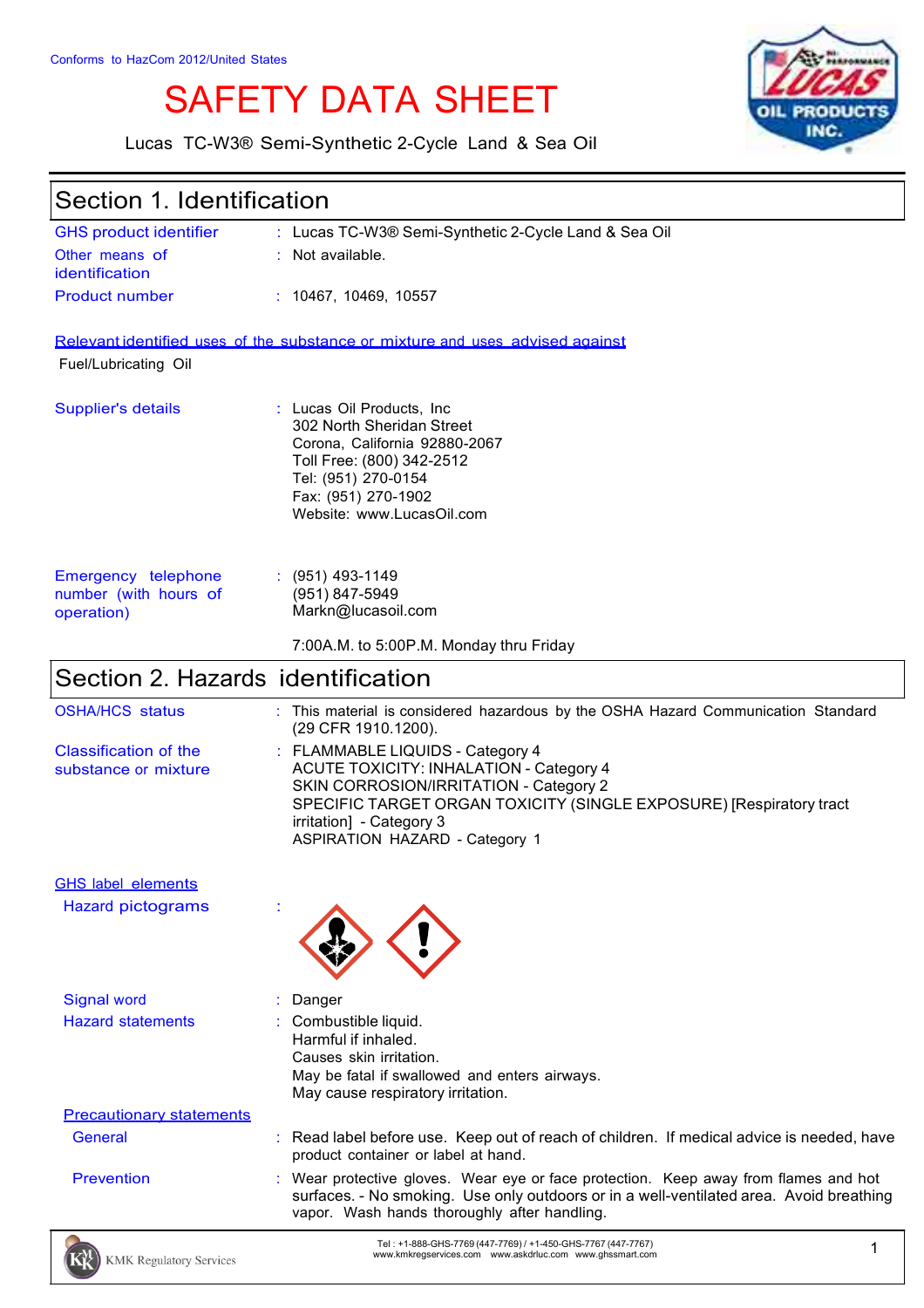# Section 2. Hazards identification

| Response                            | : IF INHALED: Remove victim to fresh air and keep at rest in a position comfortable for<br>breathing. Call a POISON CENTER or physician if you feel unwell. IF SWALLOWED:<br>Immediately call a POISON CENTER or physician. Do NOT induce vomiting. IF ON<br>SKIN: Wash with plenty of soap and water. Take off contaminated clothing. Wash<br>contaminated clothing before reuse. If skin irritation occurs: Get medical attention. |
|-------------------------------------|--------------------------------------------------------------------------------------------------------------------------------------------------------------------------------------------------------------------------------------------------------------------------------------------------------------------------------------------------------------------------------------------------------------------------------------|
| <b>Storage</b>                      | : Store locked up. Store in a well-ventilated place. Keep cool.                                                                                                                                                                                                                                                                                                                                                                      |
| <b>Disposal</b>                     | : Dispose of contents and container in accordance with all local, regional, national and<br>international regulations.                                                                                                                                                                                                                                                                                                               |
| Hazards not otherwise<br>classified | $:$ None known.                                                                                                                                                                                                                                                                                                                                                                                                                      |

### Section 3. Composition/information on ingredients

| Substance/mixture | $:$ Mixture        |
|-------------------|--------------------|
| Other means of    | $:$ Not available. |
| identification    |                    |

#### CAS number/other identifiers

| CAS number          | $:$ Not applicable. |
|---------------------|---------------------|
| <b>Product code</b> | $:$ Not available.  |
|                     |                     |

| Ingredient name                               | $\mathbf{0}_{L}$ | <b>CAS number</b> |
|-----------------------------------------------|------------------|-------------------|
| Solvent naphtha (petroleum), medium aliphatic | $10 - 30$        | 64742-88-7        |

Any concentration shown as a range is to protect confidentiality or is due to batch variation.

There are no additional ingredients present which, within the current knowledge of the supplier and in the concentrations applicable, are classified as hazardous to health or the environment and hence require reporting in this section.

Occupational exposure limits, if available, are listed in Section 8.

### Section 4. First aid measures

| Description of necessary first aid measures |                                                                                                                                                                                                                                                                                                                                                                                                                                                                                                                                                                                                                                                                                                                                                                                                                                                 |
|---------------------------------------------|-------------------------------------------------------------------------------------------------------------------------------------------------------------------------------------------------------------------------------------------------------------------------------------------------------------------------------------------------------------------------------------------------------------------------------------------------------------------------------------------------------------------------------------------------------------------------------------------------------------------------------------------------------------------------------------------------------------------------------------------------------------------------------------------------------------------------------------------------|
| Eye contact                                 | Immediately flush eyes with plenty of water, occasionally lifting the upper and lower<br>eyelids. Check for and remove any contact lenses. Continue to rinse for at least 20<br>minutes. Get medical attention.                                                                                                                                                                                                                                                                                                                                                                                                                                                                                                                                                                                                                                 |
| <b>Inhalation</b>                           | : Remove victim to fresh air and keep at rest in a position comfortable for breathing. If it<br>is suspected that fumes are still present, the rescuer should wear an appropriate mask<br>or self-contained breathing apparatus. If not breathing, if breathing is irregular or if<br>respiratory arrest occurs, provide artificial respiration or oxygen by trained personnel. It<br>may be dangerous to the person providing aid to give mouth-to-mouth resuscitation.<br>Get medical attention. If necessary, call a poison center or physician. If unconscious,<br>place in recovery position and get medical attention immediately. Maintain an open<br>airway. Loosen tight clothing such as a collar, tie, belt or waistband.                                                                                                            |
| Skin contact                                | : Flush contaminated skin with plenty of water. Remove contaminated clothing and shoes.<br>Continue to rinse for at least 20 minutes. Get medical attention. Wash clothing before<br>reuse. Clean shoes thoroughly before reuse.                                                                                                                                                                                                                                                                                                                                                                                                                                                                                                                                                                                                                |
| Ingestion                                   | : Get medical attention immediately. Call a poison center or physician. Wash out mouth<br>with water. Remove dentures if any. Remove victim to fresh air and keep at rest in a<br>position comfortable for breathing. If material has been swallowed and the exposed<br>person is conscious, give small quantities of water to drink. Stop if the exposed person<br>feels sick as vomiting may be dangerous. Aspiration hazard if swallowed. Can enter<br>lungs and cause damage. Do not induce vomiting. If vomiting occurs, the head should<br>be kept low so that vomit does not enter the lungs. Never give anything by mouth to an<br>unconscious person. If unconscious, place in recovery position and get medical<br>attention immediately. Maintain an open airway. Loosen tight clothing such as a collar,<br>tie, belt or waistband. |

Most important symptoms/effects, acute and delayed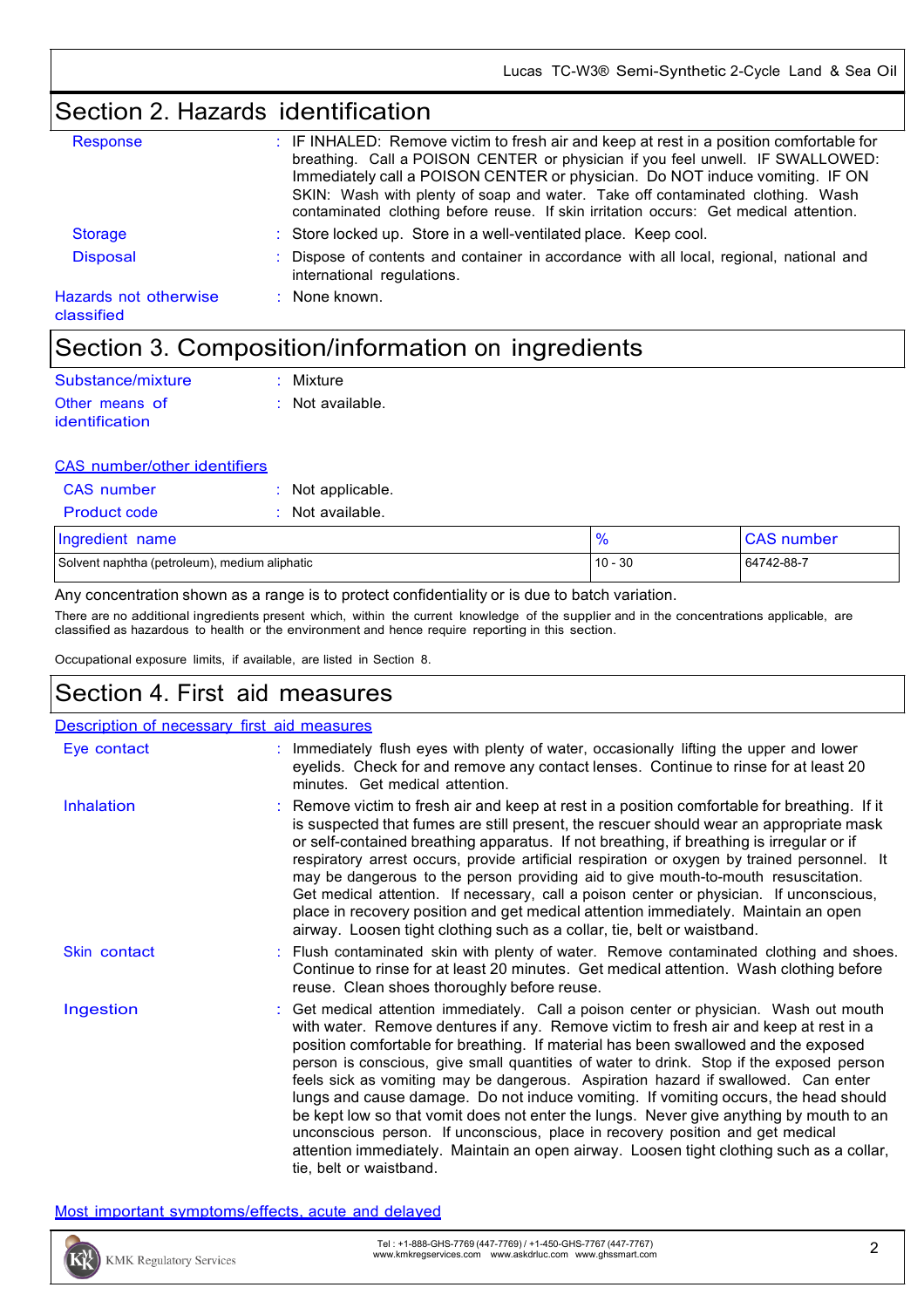# Section 4. First aid measures

| Potential acute health effects    |                                                                                                                                                                                                                                                                                                                       |
|-----------------------------------|-----------------------------------------------------------------------------------------------------------------------------------------------------------------------------------------------------------------------------------------------------------------------------------------------------------------------|
| Eye contact                       | Causes serious eye irritation.                                                                                                                                                                                                                                                                                        |
| Inhalation                        | Harmful if inhaled. May cause respiratory irritation.                                                                                                                                                                                                                                                                 |
| Skin contact                      | Causes skin irritation.                                                                                                                                                                                                                                                                                               |
| Ingestion                         | : May be fatal if swallowed and enters airways. Irritating to mouth, throat and stomach.                                                                                                                                                                                                                              |
| Over-exposure signs/symptoms      |                                                                                                                                                                                                                                                                                                                       |
| Eye contact                       | : Adverse symptoms may include the following:<br>pain or irritation<br>watering<br>redness                                                                                                                                                                                                                            |
| Inhalation                        | Adverse symptoms may include the following:<br>respiratory tract irritation<br>coughing                                                                                                                                                                                                                               |
| Skin contact                      | Adverse symptoms may include the following:<br>irritation<br>redness                                                                                                                                                                                                                                                  |
| Ingestion                         | : Adverse symptoms may include the following:<br>nausea or vomiting                                                                                                                                                                                                                                                   |
|                                   | Indication of immediate medical attention and special treatment needed, if necessary                                                                                                                                                                                                                                  |
| Notes to physician                | : Treat symptomatically. Contact poison treatment specialist immediately if large<br>quantities have been ingested or inhaled.                                                                                                                                                                                        |
| Specific treatments               | : No specific treatment.                                                                                                                                                                                                                                                                                              |
| <b>Protection of first-aiders</b> | No action shall be taken involving any personal risk or without suitable training. If it is<br>suspected that fumes are still present, the rescuer should wear an appropriate mask or<br>self-contained breathing apparatus. It may be dangerous to the person providing aid to<br>give mouth-to-mouth resuscitation. |

See toxicological information (Section 11)

### Section 5. Fire-fighting measures

| <b>Extinguishing media</b>                        |                                                                                                                                                                                                                                                                                                                               |
|---------------------------------------------------|-------------------------------------------------------------------------------------------------------------------------------------------------------------------------------------------------------------------------------------------------------------------------------------------------------------------------------|
| Suitable extinguishing<br>media                   | : Use dry chemical, $CO2$ , water spray (fog) or foam.                                                                                                                                                                                                                                                                        |
| Unsuitable extinguishing<br>media                 | : Do not use water jet or water-based fire extinguishers.                                                                                                                                                                                                                                                                     |
| Specific hazards arising<br>from the chemical     | : Combustible liquid. In a fire or if heated, a pressure increase will occur and the<br>container may burst, with the risk of a subsequent explosion. Runoff to sewer may<br>create fire or explosion hazard.                                                                                                                 |
| Hazardous thermal<br>decomposition products       | : No specific data.                                                                                                                                                                                                                                                                                                           |
| Special protective actions<br>for fire-fighters   | : Promptly isolate the scene by removing all persons from the vicinity of the incident if<br>there is a fire. No action shall be taken involving any personal risk or without suitable<br>training. Move containers from fire area if this can be done without risk. Use water<br>spray to keep fire-exposed containers cool. |
| Special protective<br>equipment for fire-fighters | : Fire-fighters should wear appropriate protective equipment and self-contained breathing<br>apparatus (SCBA) with a full face-piece operated in positive pressure mode.                                                                                                                                                      |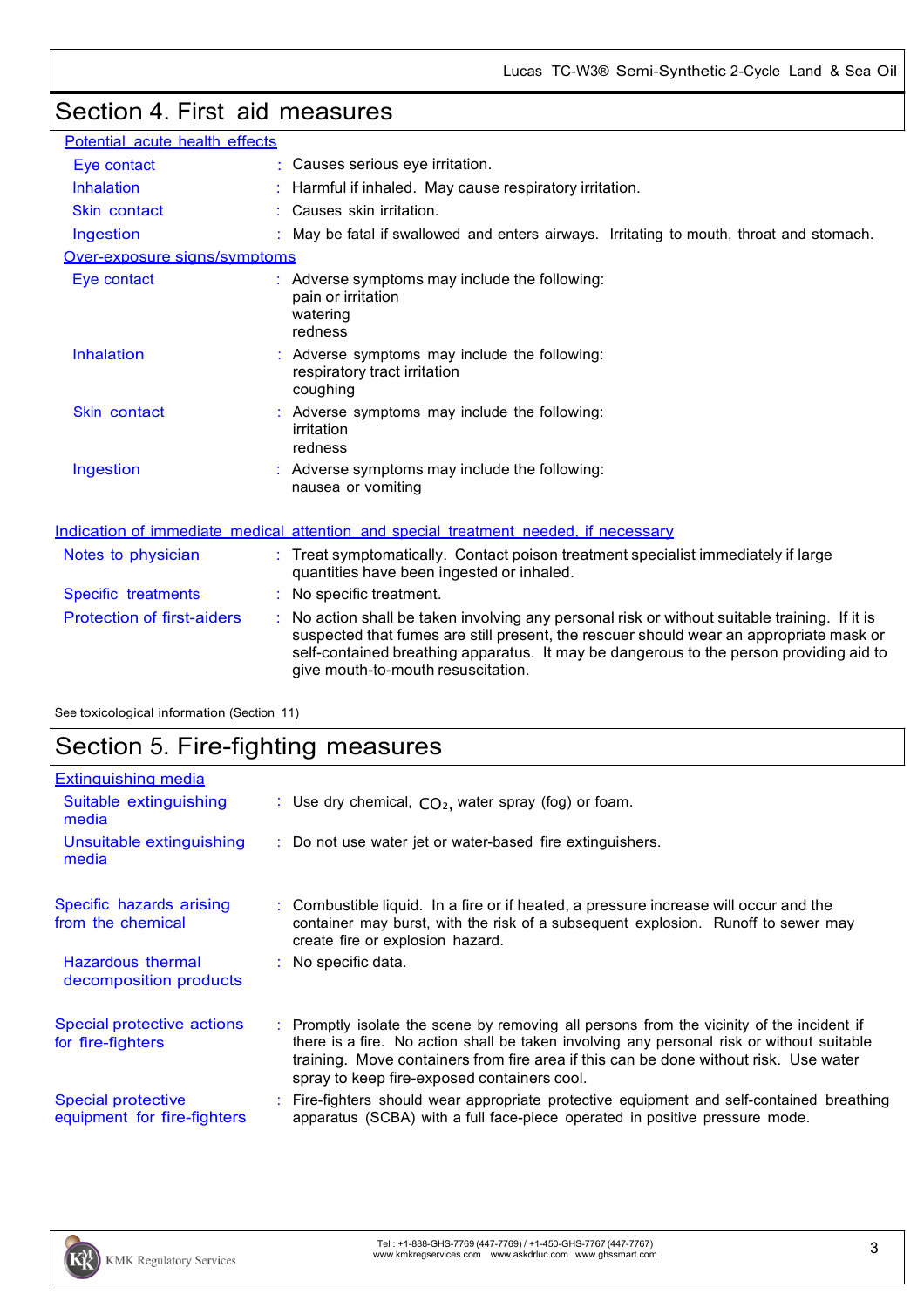### Section 6. Accidental release measures

|                                                       | Personal precautions, protective equipment and emergency procedures                                                                                                                                                                                                                                                                                                                                                                                                                                                                                                                                                                                                                                                                                                |
|-------------------------------------------------------|--------------------------------------------------------------------------------------------------------------------------------------------------------------------------------------------------------------------------------------------------------------------------------------------------------------------------------------------------------------------------------------------------------------------------------------------------------------------------------------------------------------------------------------------------------------------------------------------------------------------------------------------------------------------------------------------------------------------------------------------------------------------|
| For non-emergency<br>personnel                        | : No action shall be taken involving any personal risk or without suitable training.<br>Evacuate surrounding areas. Keep unnecessary and unprotected personnel from<br>entering. Do not touch or walk through spilled material. Shut off all ignition sources. No<br>flares, smoking or flames in hazard area. Avoid breathing vapor or mist. Provide<br>adequate ventilation. Wear appropriate respirator when ventilation is inadequate. Put<br>on appropriate personal protective equipment.                                                                                                                                                                                                                                                                    |
| For emergency responders                              | If specialised clothing is required to deal with the spillage, take note of any information in<br>Section 8 on suitable and unsuitable materials. See also the information in "For non-<br>emergency personnel".                                                                                                                                                                                                                                                                                                                                                                                                                                                                                                                                                   |
| <b>Environmental precautions</b>                      | : Avoid dispersal of spilled material and runoff and contact with soil, waterways, drains<br>and sewers. Inform the relevant authorities if the product has caused environmental<br>pollution (sewers, waterways, soil or air).                                                                                                                                                                                                                                                                                                                                                                                                                                                                                                                                    |
| Methods and materials for containment and cleaning up |                                                                                                                                                                                                                                                                                                                                                                                                                                                                                                                                                                                                                                                                                                                                                                    |
| Small spill                                           | : Stop leak if without risk. Move containers from spill area. Use spark-proof tools and<br>explosion-proof equipment. Dilute with water and mop up if water-soluble. Alternatively,<br>or if water-insoluble, absorb with an inert dry material and place in an appropriate waste<br>disposal container. Dispose of via a licensed waste disposal contractor.                                                                                                                                                                                                                                                                                                                                                                                                      |
| Large spill                                           | Stop leak if without risk. Move containers from spill area. Use spark-proof tools and<br>explosion-proof equipment. Approach release from upwind. Prevent entry into sewers,<br>water courses, basements or confined areas. Wash spillages into an effluent treatment<br>plant or proceed as follows. Contain and collect spillage with non-combustible,<br>absorbent material e.g. sand, earth, vermiculite or diatomaceous earth and place in<br>container for disposal according to local regulations (see Section 13). Dispose of via a<br>licensed waste disposal contractor. Contaminated absorbent material may pose the<br>same hazard as the spilled product. Note: see Section 1 for emergency contact<br>information and Section 13 for waste disposal. |

# Section 7. Handling and storage

| <b>Precautions for safe handling</b>                               |                                                                                                                                                                                                                                                                                                                                                                                                                                                                                                                                                                                                                                                                                                                                                                                               |
|--------------------------------------------------------------------|-----------------------------------------------------------------------------------------------------------------------------------------------------------------------------------------------------------------------------------------------------------------------------------------------------------------------------------------------------------------------------------------------------------------------------------------------------------------------------------------------------------------------------------------------------------------------------------------------------------------------------------------------------------------------------------------------------------------------------------------------------------------------------------------------|
| <b>Protective measures</b>                                         | : Put on appropriate personal protective equipment (see Section 8). Do not swallow.<br>Avoid contact with eyes, skin and clothing. Avoid breathing vapor or mist. Use only with<br>adequate ventilation. Wear appropriate respirator when ventilation is inadequate. Do<br>not enter storage areas and confined spaces unless adequately ventilated. Keep in the<br>original container or an approved alternative made from a compatible material, kept<br>tightly closed when not in use. Store and use away from heat, sparks, open flame or<br>any other ignition source. Use explosion-proof electrical (ventilating, lighting and<br>material handling) equipment. Use only non-sparking tools. Empty containers retain<br>product residue and can be hazardous. Do not reuse container. |
| Advice on general<br>occupational hygiene                          | : Eating, drinking and smoking should be prohibited in areas where this material is<br>handled, stored and processed. Workers should wash hands and face before eating,<br>drinking and smoking. Remove contaminated clothing and protective equipment before<br>entering eating areas. See also Section 8 for additional information on hygiene<br>measures.                                                                                                                                                                                                                                                                                                                                                                                                                                 |
| Conditions for safe storage,<br>including any<br>incompatibilities | : Store in accordance with local regulations. Store in a segregated and approved area.<br>Store in original container protected from direct sunlight in a dry, cool and well-ventilated<br>area, away from incompatible materials (see Section 10) and food and drink. Store<br>locked up. Eliminate all ignition sources. Separate from oxidizing materials. Keep<br>container tightly closed and sealed until ready for use. Containers that have been<br>opened must be carefully resealed and kept upright to prevent leakage. Do not store in<br>unlabeled containers. Use appropriate containment to avoid environmental<br>contamination.                                                                                                                                              |

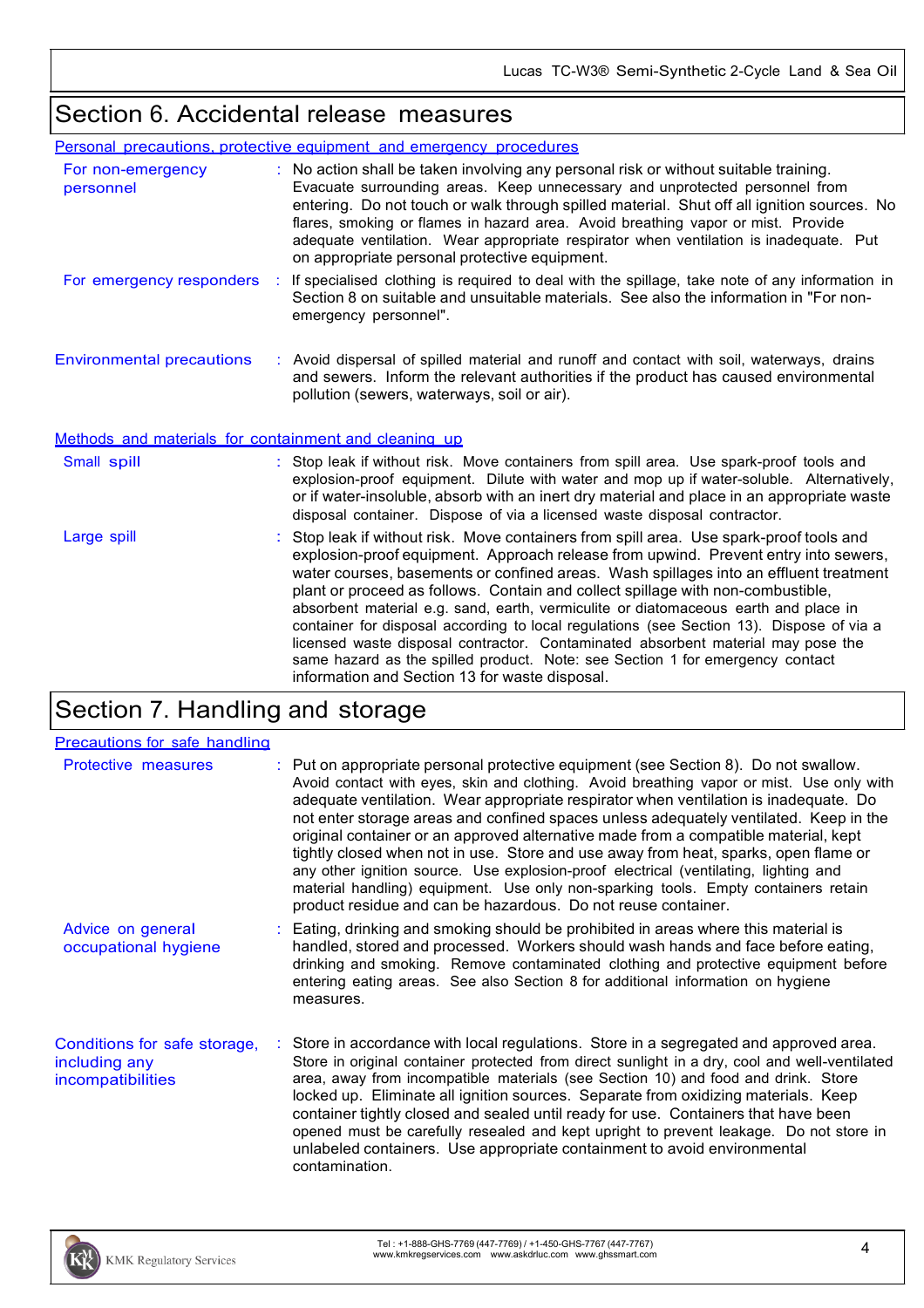# Section 8. Exposure controls/personal protection

#### Control parameters

Occupational exposure limits

| Ingredient name                               | <b>Exposure limits</b>                                                                                                                                                                                                                                                                |
|-----------------------------------------------|---------------------------------------------------------------------------------------------------------------------------------------------------------------------------------------------------------------------------------------------------------------------------------------|
| Solvent naphtha (petroleum), medium aliphatic | OSHA PEL 1989 (United States, 3/1989).<br>TWA: 100 ppm 8 hours.<br>TWA: $400 \text{ mg/m}^3$ 8 hours.<br>OSHA PEL (United States, 6/2010).<br>TWA: 100 ppm 8 hours. TWA:<br>400 mg/m <sup>3</sup> 8 hours.<br>Manufacturer (United States).<br>TWA: 100 ppm 8 hours. Form: All forms. |

| Appropriate engineering<br>controls       | : Use only with adequate ventilation. Use process enclosures, local exhaust ventilation or<br>other engineering controls to keep worker exposure to airborne contaminants below any<br>recommended or statutory limits. The engineering controls also need to keep gas,<br>vapor or dust concentrations below any lower explosive limits. Use explosion-proof<br>ventilation equipment. |
|-------------------------------------------|-----------------------------------------------------------------------------------------------------------------------------------------------------------------------------------------------------------------------------------------------------------------------------------------------------------------------------------------------------------------------------------------|
| <b>Environmental exposure</b><br>controls | : Emissions from ventilation or work process equipment should be checked to ensure they<br>comply with the requirements of environmental protection legislation. In some cases,<br>fume scrubbers, filters or engineering modifications to the process equipment will be                                                                                                                |

necessary to reduce emissions to acceptable levels.

#### Individual protection measures

| Hygiene measures              | : Wash hands, forearms and face thoroughly after handling chemical products, before<br>eating, smoking and using the lavatory and at the end of the working period.<br>Appropriate techniques should be used to remove potentially contaminated clothing.<br>Wash contaminated clothing before reusing. Ensure that eyewash stations and safety<br>showers are close to the workstation location.                                                                                                                                                                                                                    |
|-------------------------------|----------------------------------------------------------------------------------------------------------------------------------------------------------------------------------------------------------------------------------------------------------------------------------------------------------------------------------------------------------------------------------------------------------------------------------------------------------------------------------------------------------------------------------------------------------------------------------------------------------------------|
| Eye/face protection           | Safety eyewear complying with an approved standard should be used when a risk<br>assessment indicates this is necessary to avoid exposure to liquid splashes, mists,<br>gases or dusts. If contact is possible, the following protection should be worn, unless<br>the assessment indicates a higher degree of protection: chemical splash goggles.                                                                                                                                                                                                                                                                  |
| <b>Skin protection</b>        |                                                                                                                                                                                                                                                                                                                                                                                                                                                                                                                                                                                                                      |
| Hand protection               | Chemical-resistant, impervious gloves complying with an approved standard should be<br>worn at all times when handling chemical products if a risk assessment indicates this is<br>necessary. Considering the parameters specified by the glove manufacturer, check<br>during use that the gloves are still retaining their protective properties. It should be<br>noted that the time to breakthrough for any glove material may be different for different<br>glove manufacturers. In the case of mixtures, consisting of several substances, the<br>protection time of the gloves cannot be accurately estimated. |
| <b>Body protection</b>        | Personal protective equipment for the body should be selected based on the task being<br>performed and the risks involved and should be approved by a specialist before<br>handling this product.                                                                                                                                                                                                                                                                                                                                                                                                                    |
| Other skin protection         | : Appropriate footwear and any additional skin protection measures should be selected<br>based on the task being performed and the risks involved and should be approved by a<br>specialist before handling this product.                                                                                                                                                                                                                                                                                                                                                                                            |
| <b>Respiratory protection</b> | : Use a properly fitted, air-purifying or supplied air respirator complying with an approved<br>standard if a risk assessment indicates this is necessary. Respirator selection must be<br>based on known or anticipated exposure levels, the hazards of the product and the safe<br>working limits of the selected respirator.                                                                                                                                                                                                                                                                                      |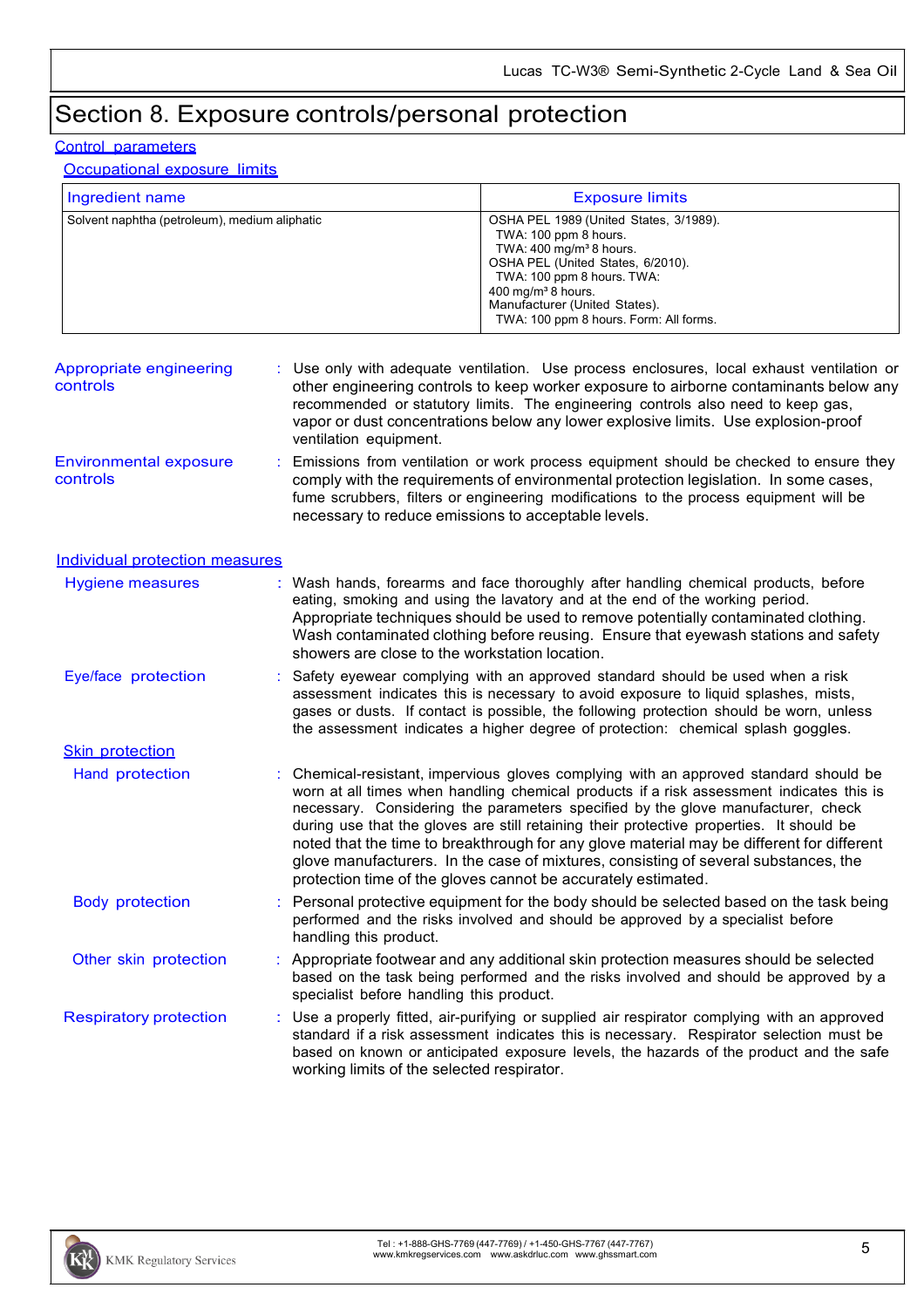# Section 9. Physical and chemical properties

#### **Appearance**

| <b>Physical state</b>                           | Liquid. [Clear.]                                              |
|-------------------------------------------------|---------------------------------------------------------------|
| Color                                           | Blue-Green.                                                   |
| Odor                                            | Petroleum solvent                                             |
| Odor threshold                                  | Not available.                                                |
| рH                                              | Not available.                                                |
| Melting point                                   | Not available.                                                |
| <b>Boiling point</b>                            | 191.11 to 211.11°C (376 to 412°F)                             |
| Flash point                                     | Closed cup: $75^{\circ}$ C (167 $^{\circ}$ F)                 |
| <b>Burning time</b>                             | Not applicable.                                               |
| <b>Burning rate</b>                             | Not applicable.                                               |
| <b>Evaporation rate</b>                         | Not available.                                                |
| Flammability (solid, gas)                       | Not available.                                                |
| Lower and upper explosive<br>(flammable) limits | Not available.                                                |
| Vapor pressure                                  | Not available.                                                |
| Vapor density                                   | Not available.                                                |
| <b>Relative density</b>                         | 0.8633                                                        |
| <b>Solubility</b>                               | Negligible at 25°C                                            |
| Solubility in water                             | Not available.                                                |
| Partition coefficient: n-<br>octanol/water      | Not available.                                                |
| Auto-ignition temperature                       | Not available.                                                |
| <b>Decomposition temperature</b>                | Not available.                                                |
| <b>SADT</b>                                     | Not available.                                                |
| <b>Viscosity</b>                                | Kinematic (100°C (212°F)): 0.075 cm <sup>2</sup> /s (7.5 cSt) |

# Section 10. Stability and reactivity

| <b>Reactivity</b>                     | : No specific test data related to reactivity available for this product or its ingredients.                                                                                 |
|---------------------------------------|------------------------------------------------------------------------------------------------------------------------------------------------------------------------------|
| Chemical stability                    | $\therefore$ The product is stable.                                                                                                                                          |
| Possibility of hazardous<br>reactions | : Under normal conditions of storage and use, hazardous reactions will not occur.                                                                                            |
| Conditions to avoid                   | : Avoid all possible sources of ignition (spark or flame). Do not pressurize, cut, weld,<br>braze, solder, drill, grind or expose containers to heat or sources of ignition. |
| Incompatible materials                | : Reactive or incompatible with the following materials: oxidizing materials.                                                                                                |
| Hazardous decomposition<br>products   | : Under normal conditions of storage and use, hazardous decomposition products should<br>not be produced.                                                                    |

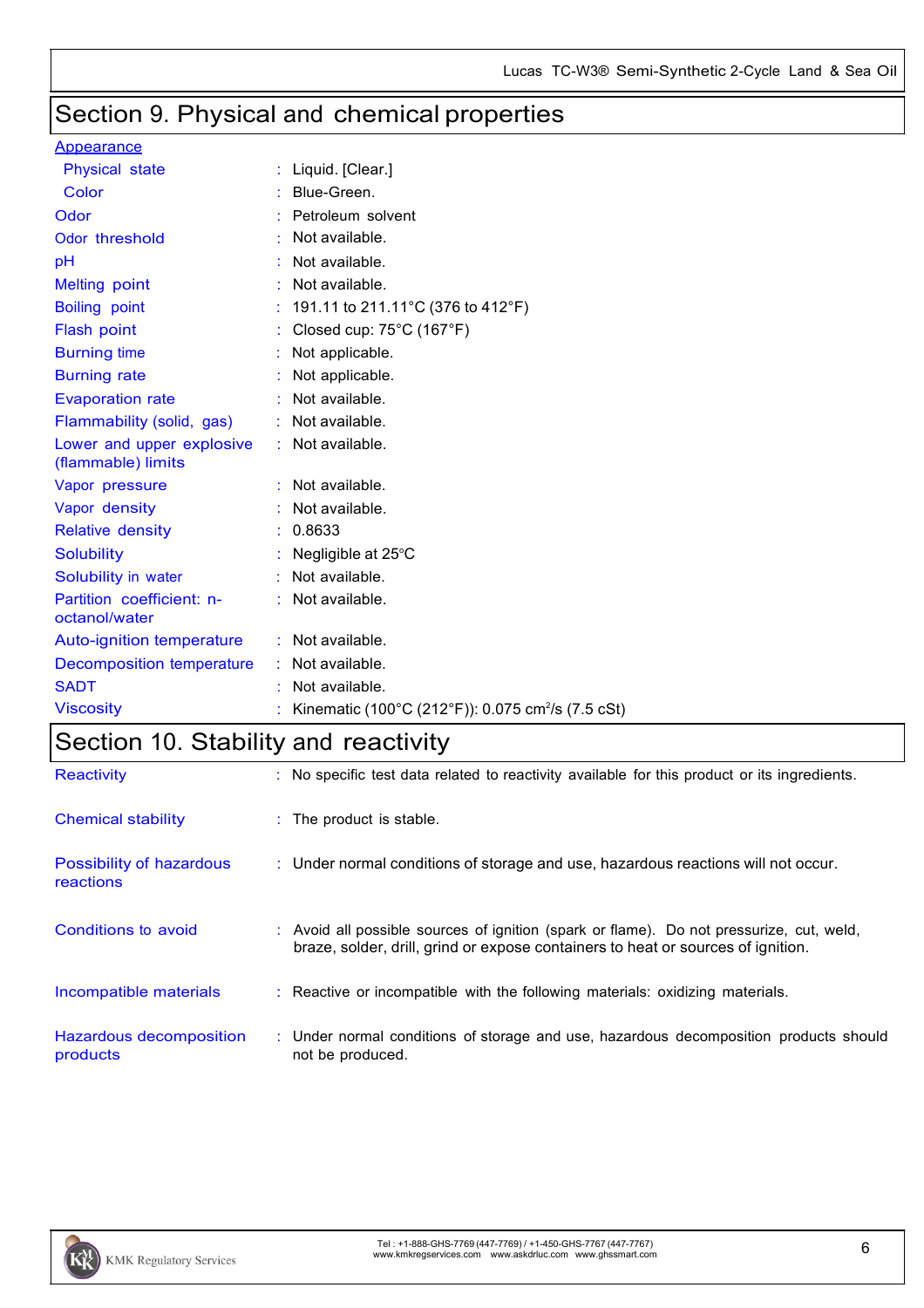# Section 11. Toxicological information

#### Information on toxicological effects

#### Acute toxicity

| nuutu tuniut v                                   |                                   |                |             |                 |
|--------------------------------------------------|-----------------------------------|----------------|-------------|-----------------|
| Product/ingredient name                          | <b>Result</b>                     | <b>Species</b> | <b>Dose</b> | <b>Exposure</b> |
| Solvent naphtha (petroleum),                     | LC50 Inhalation Gas.              | Rat            | >5500 ppm   | 4 hours         |
| medium aliphatic                                 | LD50 Dermal                       | Rabbit         | >3000 mg/kg |                 |
|                                                  | LD50 Oral                         | Rat            | >5000 mg/kg |                 |
| <b>Irritation/Corrosion</b>                      |                                   |                |             |                 |
| <b>Skin</b>                                      | $:$ There is no data available.   |                |             |                 |
| <b>Eyes</b>                                      | : There is no data available.     |                |             |                 |
| <b>Respiratory</b>                               | : There is no data available.     |                |             |                 |
| Sensitization                                    |                                   |                |             |                 |
| <b>Skin</b>                                      | $:$ There is no data available.   |                |             |                 |
| <b>Respiratory</b>                               | There is no data available.<br>÷. |                |             |                 |
| Mutagenicity                                     |                                   |                |             |                 |
| There is no data available.                      |                                   |                |             |                 |
| Carcinogenicity                                  |                                   |                |             |                 |
| There is no data available.                      |                                   |                |             |                 |
| <b>Reproductive toxicity</b>                     |                                   |                |             |                 |
| There is no data available.                      |                                   |                |             |                 |
| Teratogenicity                                   |                                   |                |             |                 |
| There is no data available.                      |                                   |                |             |                 |
| Specific target organ toxicity (single exposure) |                                   |                |             |                 |

| <b>Name</b>                                   | Category   | <b>Route of</b><br>exposure | Target organs                |
|-----------------------------------------------|------------|-----------------------------|------------------------------|
| Solvent naphtha (petroleum), medium aliphatic | Category 3 | Not applicable.             | Respiratory tract irritation |

Specific target organ toxicity (repeated exposure)

There is no data available.

Aspiration hazard

| <b>Name</b>                                   | Result                         |
|-----------------------------------------------|--------------------------------|
| Solvent naphtha (petroleum), medium aliphatic | ASPIRATION HAZARD - Category 1 |

| Information on the likely |
|---------------------------|
| routes of exposure        |

: Not available.

| <b>Potential acute health effects</b> |                                                                                          |
|---------------------------------------|------------------------------------------------------------------------------------------|
| Eye contact                           | : Causes serious eye irritation.                                                         |
| Inhalation                            | : Harmful if inhaled. May cause respiratory irritation.                                  |
| Skin contact                          | : Causes skin irritation.                                                                |
| Ingestion                             | : May be fatal if swallowed and enters airways. Irritating to mouth, throat and stomach. |
|                                       | Symptoms related to the physical, chemical and toxicological characteristics             |
| Eye contact                           | : Adverse symptoms may include the following:<br>pain or irritation                      |
|                                       | watering<br>redness                                                                      |
| Inhalation                            | : Adverse symptoms may include the following:<br>respiratory tract irritation            |



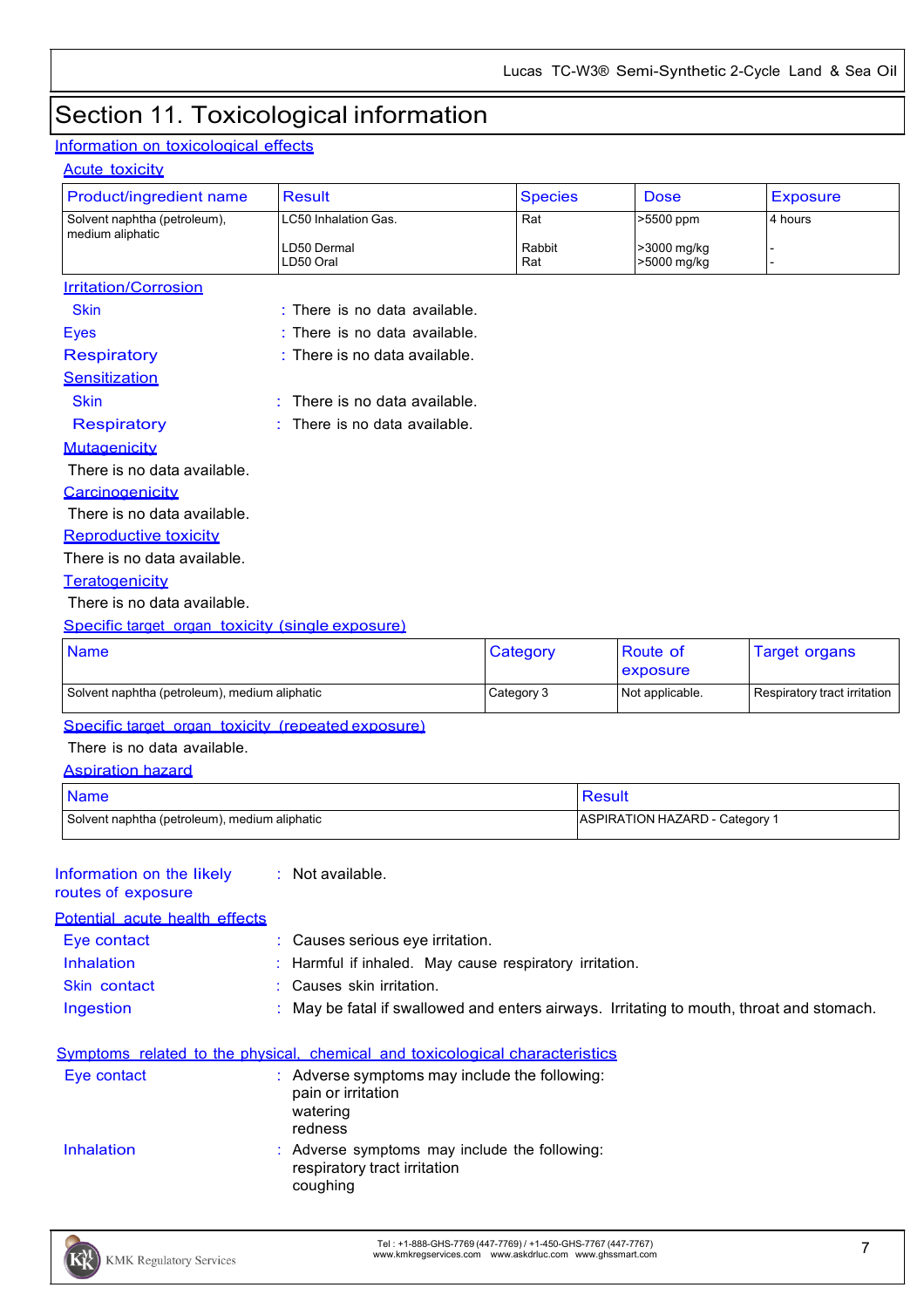# Section 11. Toxicological information

| Skin contact                          | : Adverse symptoms may include the following:<br>irritation<br>redness                   |
|---------------------------------------|------------------------------------------------------------------------------------------|
| Ingestion                             | : Adverse symptoms may include the following:<br>nausea or vomiting                      |
|                                       | Delayed and immediate effects and also chronic effects from short and long term exposure |
| <b>Short term exposure</b>            |                                                                                          |
| <b>Potential immediate</b><br>effects | : No known significant effects or critical hazards.                                      |
| Potential delayed effects             | : No known significant effects or critical hazards.                                      |
| Long term exposure                    |                                                                                          |
| Potential immediate<br>effects        | : No known significant effects or critical hazards.                                      |
| Potential delayed effects             | : No known significant effects or critical hazards.                                      |
| Potential chronic health effects      |                                                                                          |
| General                               | : No known significant effects or critical hazards.                                      |
| Carcinogenicity                       | : No known significant effects or critical hazards.                                      |
| <b>Mutagenicity</b>                   | : No known significant effects or critical hazards.                                      |
| <b>Teratogenicity</b>                 | : No known significant effects or critical hazards.                                      |
| Developmental effects                 | : No known significant effects or critical hazards.                                      |
| <b>Fertility effects</b>              | : No known significant effects or critical hazards.                                      |
|                                       |                                                                                          |

#### Numerical measures of toxicity

### Acute toxicity estimates Route ATE value Inhalation (gases) 19565.2 ppm

### Section 12. Ecological information

#### **Toxicity**

There is no data available.

#### Persistence and degradability

There is no data available.

#### Bioaccumulative potential

There is no data available.

#### Mobility in soil

Soil/water partition coefficient (Koc) : There is no data available.

#### Other adverse effects : No known significant effects or critical hazards.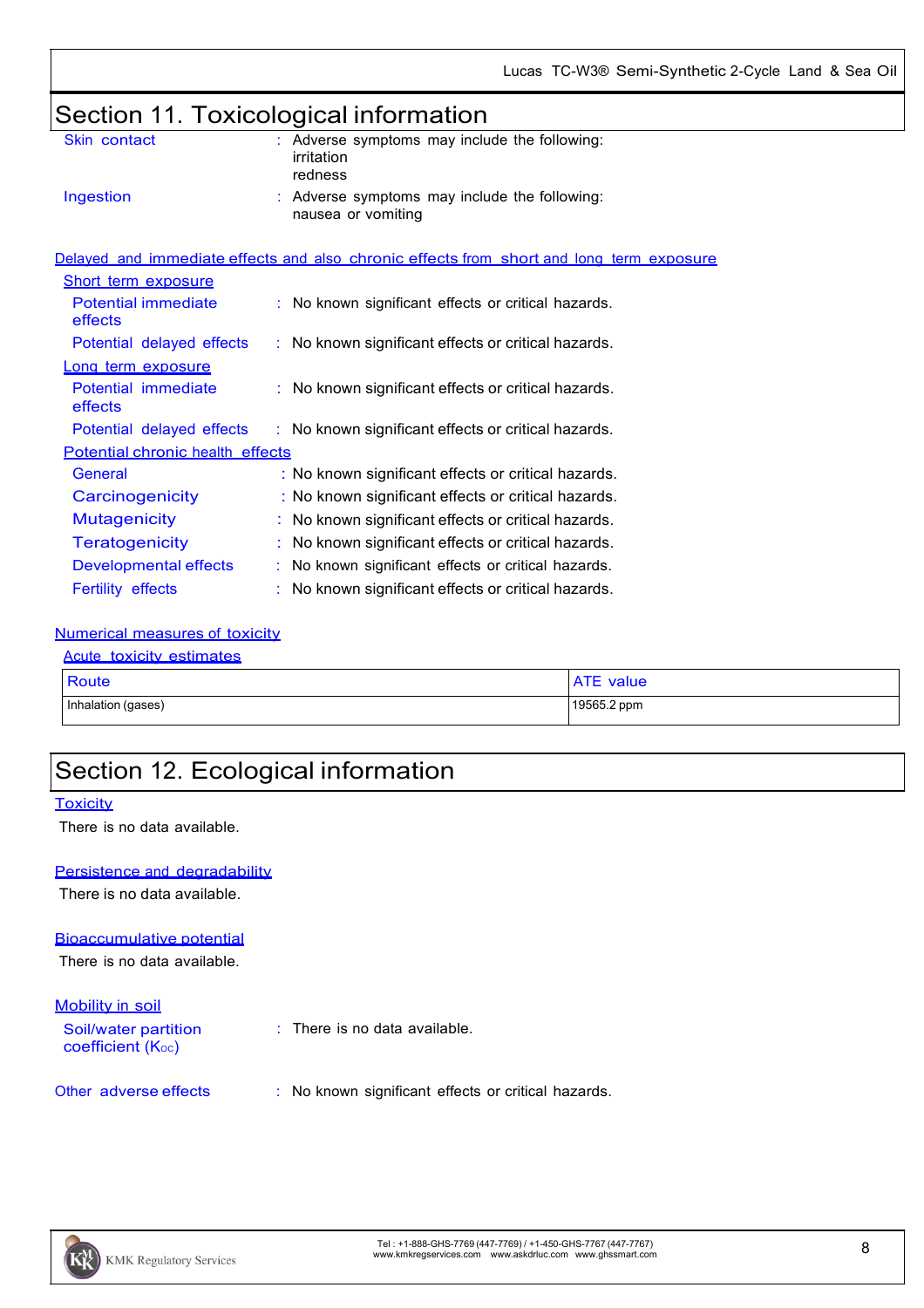### Section 13. Disposal considerations

Disposal methods : The generation of waste should be avoided or minimized wherever possible. Disposal of this product, solutions and any by-products should comply with the requirements of environmental protection and waste disposal legislation and any regional local authority requirements. Dispose of surplus and non-recyclable products via a licensed waste disposal contractor. Waste should not be disposed of untreated to the sewer unless fully compliant with the requirements of all authorities with jurisdiction. Waste packaging should be recycled. Incineration or landfill should only be considered when recycling is not feasible. This material and its container must be disposed of in a safe way. Care should be taken when handling empty containers that have not been cleaned or rinsed out. Empty containers or liners may retain some product residues. Vapor from product residues may create a highly flammable or explosive atmosphere inside the container. Do not cut, weld or grind used containers unless they have been cleaned thoroughly internally. Avoid dispersal of spilled material and runoff and contact with soil, waterways, drains and sewers.

### Section 14. Transport information

|                                      | <b>DOT Classification</b>           | <b>IMDG</b>              | <b>IATA</b>              |
|--------------------------------------|-------------------------------------|--------------------------|--------------------------|
| <b>UN</b> number                     | NA1993                              | Not regulated.           | Not regulated.           |
| <b>UN proper</b><br>shipping name    | COMBUSTIBLE LIQUID, N.O.S.          | -                        | $\overline{\phantom{a}}$ |
| <b>Transport</b><br>hazard class(es) | 3<br><b>LA PERSONAL DESCRIPTION</b> | $\overline{\phantom{a}}$ |                          |
| Packing group                        | $\mathbf{III}$                      | $\overline{\phantom{a}}$ | $\overline{\phantom{a}}$ |
| Environmental<br>hazards             | No.                                 | No.                      | No.                      |
| <b>Additional</b><br>information     | $\overline{\phantom{a}}$            | $\overline{\phantom{a}}$ | $\overline{\phantom{a}}$ |

Special precautions for user : Transport within user's premises: always transport in closed containers that are upright and secure. Ensure that persons transporting the product know what to do in the event of an accident or spillage.

Transport in bulk according to Annex II of MARPOL 73/78 and the IBC Code : Not available.

### Section 15. Regulatory information

U.S. Federal regulations : TSCA 8(a) CDR Exempt/Partial exemption: All components are listed or exempted. United States inventory (TSCA 8b): All components are listed or exempted. Clean Air Act Section 112 : Not listed

| (b) Hazardous Air<br><b>Pollutants (HAPs)</b>           |                |  |  |  |
|---------------------------------------------------------|----------------|--|--|--|
| Clean Air Act Section 602<br><b>Class   Substances</b>  | $:$ Not listed |  |  |  |
| Clean Air Act Section 602<br><b>Class II Substances</b> | : Not listed   |  |  |  |

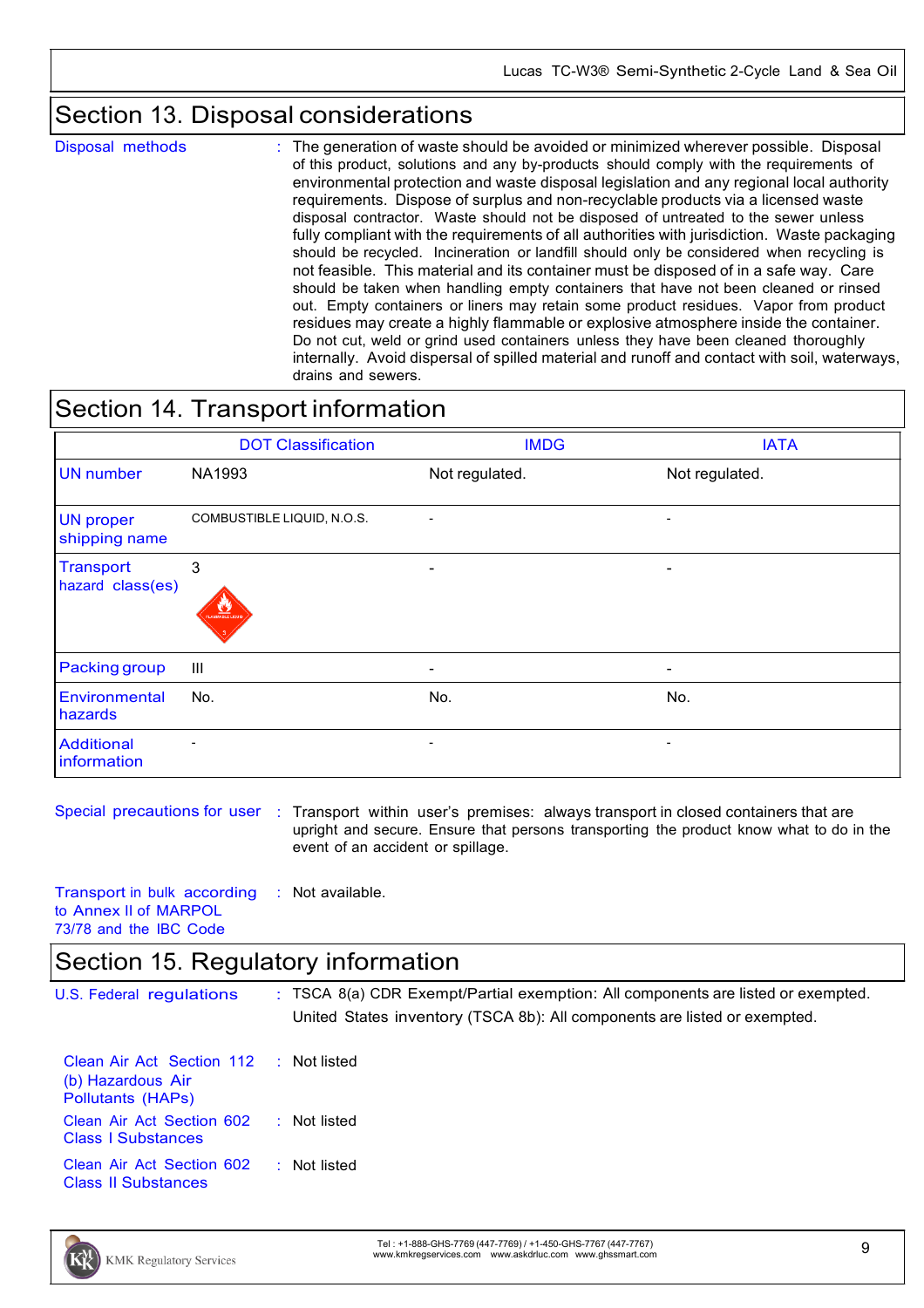#### Section 15. Regulatory information DEA List I Chemicals : Not listed

| осл сы топонкаю<br>(Precursor Chemicals)              | . 1100 11000                                       |
|-------------------------------------------------------|----------------------------------------------------|
| <b>DEA List II Chemicals</b><br>(Essential Chemicals) | $:$ Not listed                                     |
| SARA 302/304                                          |                                                    |
| <b>Composition/information on ingredients</b>         |                                                    |
| No products were found.                               |                                                    |
| SARA 304 RO                                           | $:$ Not applicable.                                |
| <b>SARA 311/312</b>                                   |                                                    |
| <b>Classification</b>                                 | $:$ Fire hazard<br>Immediate (acute) health hazard |
| Composition/information on ingredients                |                                                    |
|                                                       |                                                    |

| <b>Name</b>                                   | $\frac{9}{6}$ | <b>Fire</b><br><b>hazard</b> | <b>Sudden</b><br><b>release of</b><br><b>pressure</b> | Reactive | Immediate<br>(acute)<br>health<br>hazard | Delayed<br>(chronic)<br>health<br>hazard |
|-----------------------------------------------|---------------|------------------------------|-------------------------------------------------------|----------|------------------------------------------|------------------------------------------|
| Solvent naphtha (petroleum), medium aliphatic | $10 - 30$     | Yes.                         | No.                                                   | No.      | Yes.                                     | No.                                      |

| State regulations |  |
|-------------------|--|
|                   |  |

| <u> 1000 - 1000 1000 1000 100</u>                                                  |                                                                                                                                                                                                                                                                                                                                                                                                                                                                                                         |
|------------------------------------------------------------------------------------|---------------------------------------------------------------------------------------------------------------------------------------------------------------------------------------------------------------------------------------------------------------------------------------------------------------------------------------------------------------------------------------------------------------------------------------------------------------------------------------------------------|
| <b>Massachusetts</b>                                                               | : None of the components are listed.                                                                                                                                                                                                                                                                                                                                                                                                                                                                    |
| <b>New York</b>                                                                    | : None of the components are listed.                                                                                                                                                                                                                                                                                                                                                                                                                                                                    |
| New Jersey                                                                         | The following components are listed: Distillates (petroleum), hydrotreated heavy<br>paraffinic                                                                                                                                                                                                                                                                                                                                                                                                          |
| Pennsylvania                                                                       | : None of the components are listed.                                                                                                                                                                                                                                                                                                                                                                                                                                                                    |
| California Prop. 65                                                                |                                                                                                                                                                                                                                                                                                                                                                                                                                                                                                         |
| No products were found.                                                            |                                                                                                                                                                                                                                                                                                                                                                                                                                                                                                         |
| International regulations                                                          |                                                                                                                                                                                                                                                                                                                                                                                                                                                                                                         |
| International lists                                                                | : Australia inventory (AICS): All components are listed or exempted.<br>China inventory (IECSC): All components are listed or exempted.<br>Japan inventory: Not determined.<br>Korea inventory: All components are listed or exempted.<br>Malaysia Inventory (EHS Register): Not determined.<br>New Zealand Inventory of Chemicals (NZIoC): All components are listed or exempted.<br>Philippines inventory (PICCS): All components are listed or exempted.<br>Taiwan inventory (CSNN): Not determined. |
| <b>Chemical Weapons</b><br><b>Convention List Schedule I</b><br><b>Chemicals</b>   | : Not listed                                                                                                                                                                                                                                                                                                                                                                                                                                                                                            |
| <b>Chemical Weapons</b><br><b>Convention List Schedule</b><br><b>Il Chemicals</b>  | $:$ Not listed                                                                                                                                                                                                                                                                                                                                                                                                                                                                                          |
| <b>Chemical Weapons</b><br><b>Convention List Schedule</b><br><b>III Chemicals</b> | $:$ Not listed                                                                                                                                                                                                                                                                                                                                                                                                                                                                                          |
|                                                                                    |                                                                                                                                                                                                                                                                                                                                                                                                                                                                                                         |